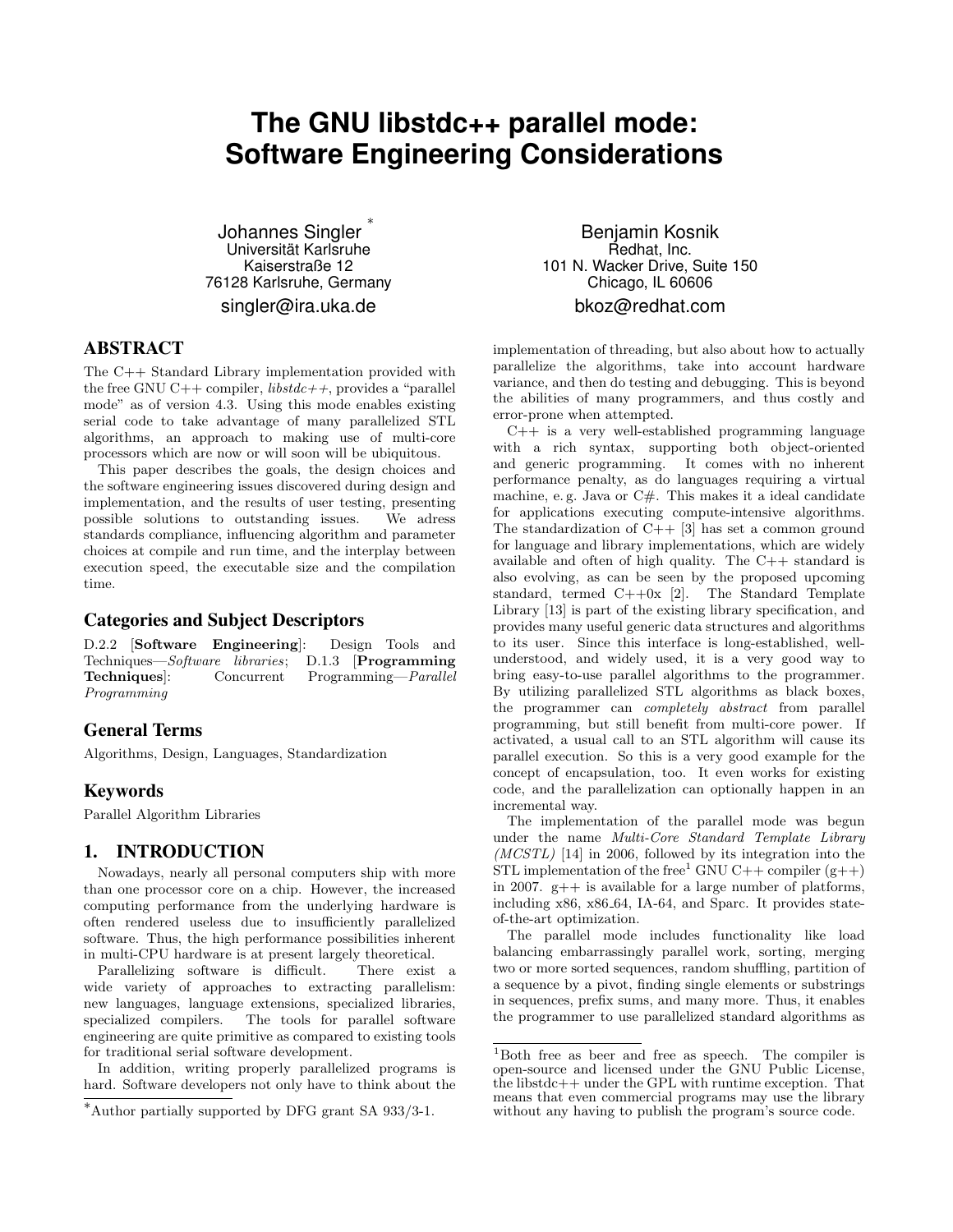subtasks of the actual problem solving.

This paper states the goals of libstdc $++$  parallel mode and shows up the software engineering issues we encountered while developing and integrating it. For many of them, we present resolutions, which might include trade-offs between desirable properties. Some of them cannot be resolved satisfactorily in the current setting. In this case, the paper intends to foster research for development of the C++ language and its standard library. The solutions presented here are propositions, may not be integrated into the current parallel mode code (yet), and are subject to change.

The algorithmic aspects have been considered in [14]. The general performance and scalability of the algorithms is comparable to the ones in the MCSTL, and has been evaluated in that context before. Still, we will discuss performance implications stemming from the fact that a library must be general, thus making specific optimizations difficult.

# 2. SOFTWARE ENGINEERING ASPECTS

Major software-engineering-related goals are:

- 1. Transparent integration of parallel algorithms, i. e. compile in sequential mode and parallel mode, without changes to the user code. Pragmatic balance between adherence to the C++ standard and parallelization/software engineering benefits.
- 2. Possibility to choose and tune algorithms, and to adjust the degree of parallelism, in order to achieve best performance.
- 3. Maintainability of the library code, i. e. little code duplication, much code reuse.
- 4. Limited increase in compilation time and executable size, with respect to the user application.

#### 2.1 Threading

We chose the OpenMP compiler extension and API in version 2.5 [12] for managing the threads. It has many advantages over strictly library-based approaches like pthread.

- OpenMP provides so-called "fork-join" parallelism, which is right what we need for parallelizing single algorithms. The work is divided, the threads start, they re-join, the function call returns.
- Low-level issues like thread pooling, and getting information about the environment, e. g. the number of cores, can be left to the OpenMP runtime. The user can configure the runtime environment using standardized procedures.
- Augmented code also compiles and runs correctly (though not in parallel) with OpenMP stub support, which can be added to every compiler, easily by the user.
- OpenMP is platform-independent. GCC supports OpenMP 2.5 from version 4.2. It is also supported by all major commercial C++ compilers.

In addition to OpenMP, the parallel mode uses atomic operations like fetch-and-add, as provided by the GCC's lower-level libraries. The abstraction layers are visualized in Figure 1.



Figure 1: Abstraction layers of the parallel mode.

# *2.1.1 OpenMP Compliance*

A program incorporating algorithms from the libstdc++ parallel mode tries to behave like any other OpenMPparallelized program. This includes obedience to the environment variables defined in the OpenMP standard. Most important are OMP NUM THREADS and OMP DYNAMIC, which influence the number of threads. By default, OMP NUM THREADS is usually set to the number of cores available in the system, OMP DYNAMIC is switched off. Although an OpenMP parallel clause takes an argument on the desired number of threads, this value poses an upper limit only. If the dynamic mode is switched on, the runtime can decide to schedule a smaller number of threads to the parallel region. In the end, this means that the number of threads is clear only after the parallel statement, i.e. in the parallel region. The code must not make any assumptions about the number of threads beforehand. In many algorithms, this leads to single block right after the beginning of the parallel region, in order to distribute the work appropriately. For best performance, the compiler should identify this case, and start the threads only after the single block, having fixed the number of threads in advance, and thus returning the right value from omp get num threads.

The environment variable OMP SCHEDULE is less important, since it only influences OpenMP parallel for loops, which are not used by the parallel mode at the moment.

Nested parallelism is used by algorithms, namely the parallel quicksort variants. It is a classic example for parallel divide-and-conquer. Conceptually, the threads partition the sequence into two parts, in parallel. After that, the threads are split into two groups corresponding to the sizes of the sub-sequences. When only one threads remains in a group, it solves the problem on its own, possibly helping out slower threads via work-stealing.

In the actual implementation, the threads are not split, but newly started, relying on the OpenMP runtime's thread pool in terms of efficiency. The desired effect is achieved by having a parallel region with two sections. In each of this sections, an appropriate number of worker threads are spawned for the parallel partitioning. After that, the sorting step is called recursively, which leads to nested parallelism.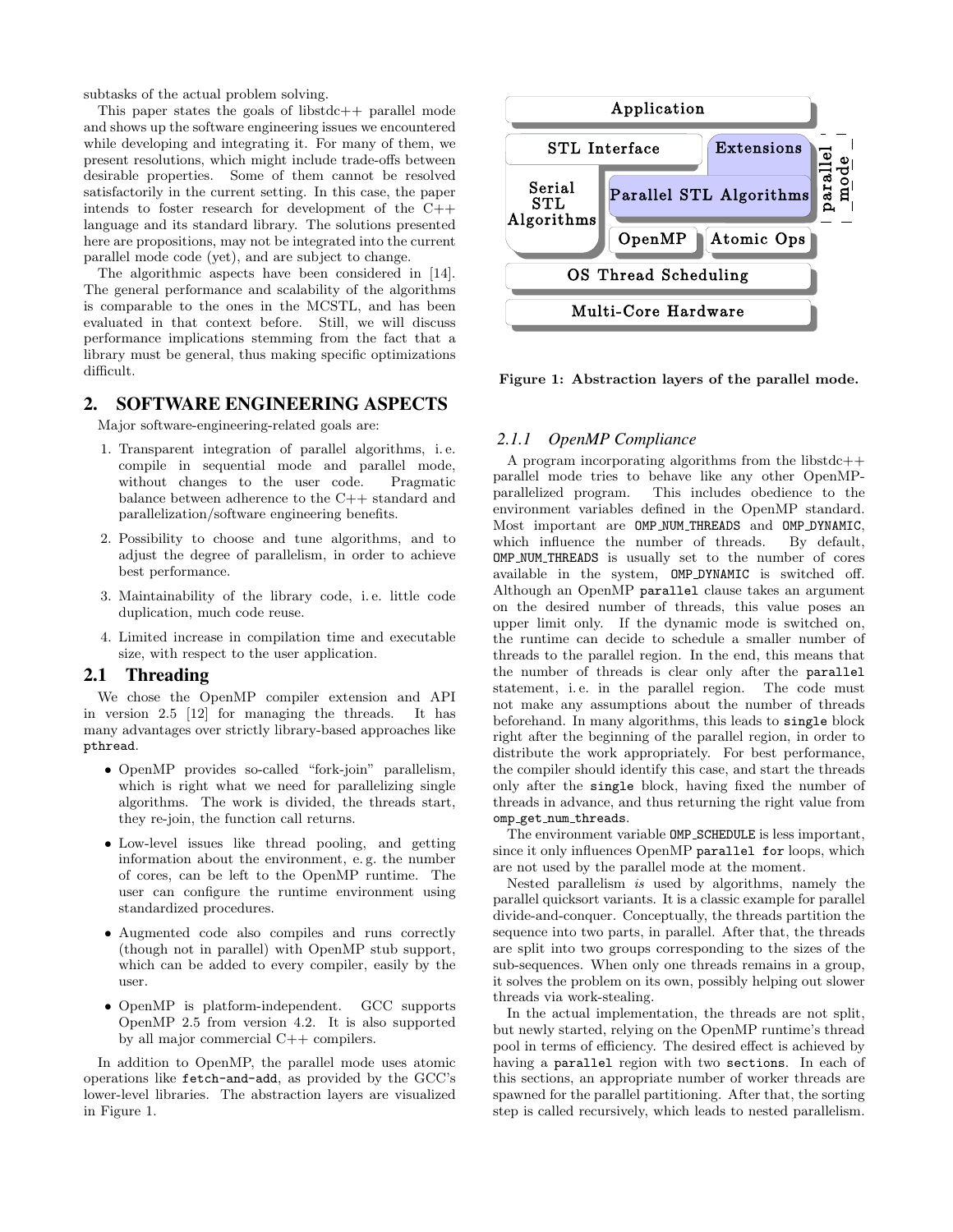There is a termination condition that stops the spawning of new threads such that the total number of threads never exceeds a certain maximum number, determined by calling omp get max threads at the start of the algorithm. The runtime deciding to execute two sections one after the other does not threaten correctness, either.

It the user switches off nested parallelism using the OMP NESTED environment variable, this scheme is destroyed. The algorithm will still run correctly, but its speedup will be limited to 2.

Of course, an equivalent algorithm could be implemented using a single parallel region, by scheduling all arising work "manually". However, this would imply the following disadvantages:

- The parallel partitioning step could not be done by the already existing parallelized partition call, because the threads are already in existence. A less elegant solution, minimizing code duplication, would be to tear apart the partition algorithm, and to double-use its parts in both the quicksort and the partition implementation.
- Threads of a group have to barrier synchronize once in a while, which can imply (OS-based) waiting. However, the OpenMP barrier statement takes all threads in a team into account, not only the ones in the algorithm-specified and data-dependent group. Solving this case inside the OpenMP specification could only be done by using omp\_set\_lock and omp get lock, which is beyond their intended purpose. OpenMP lock functionality does not support the monitor concept where multiple threads can be notified at once. Thus, each thread would have to wait for its predecessor thread to finish, with respect to a predetermined order. This adds up the inefficiencies.

A future elegant resolution without the problems noted here, using OpenMP 3.0, is sketched in Section 2.11.

## 2.2 Activation of the Parallel Mode

The use of the parallel mode STL should be optional, i. e. by default, it is deactivated by the compiler. If the programmer wants to use the parallel mode, there should be two options:

- 1. Activate the parallel mode by default, i. e. all STL algorithms that have parallel implementations available, will have parallel code included into the program.
- 2. Activate the parallel mode on request, i. e. specific algorithm calls can be annotated by the programmer to call the parallel version of the algorithm.

By declaring the nested namespace using a inline  $n$ amespace  $p$ arallel; declaration<sup>2</sup>, the contents of namespace \_parallel are transparently imported into the surrounding one, superseding the already existing symbols there. This procedure is called *namespace* association [11]. The parallel implementations from namespace \_gnu\_parallel are imported into the unaltered

namespace std, the parallel calls thereby hiding the sequential implementations<sup>3</sup>. The sequential versions are not completely inaccessible in this case, it is just that the imported functions are chosen by default. This is just what we want for the first case. If the programmer wants to force sequential execution at a certain spot, he just adds gnu parallel::sequential tag() behind all other call arguments.

In the second case, the programmer just has to prepend the namespace qualifier  $\equiv$  gnu parallel:: to his call, to switch to the parallel version explicitly.

#### 2.3 Sequence Access through Iterators

Most STL algorithms take one or more sequences as their main argument(s). To abstract from the underlying representation, the iterator concept is used. A sequence is usually specified by passing an iterator referencing the first element begin(), and an iterator referencing a virtual element behind the last element end(). This allows a consistent treatment of arrays, regarding pointers as iterators. Also, different iterator types or instantiations can access a single sequence in different ways, e. g. selecting a range, advancing with a stride, going backwards. On the one hand side, this adds a lot of flexibility.

On the other hand side, information gets lost when passing iterators. The best example for that is the length of a linked listed. A linked list container might implement the size query efficiently, just by book keeping the number of inserted and deleted elements. When an algorithm is passed the corresponding begin() and end() iterators, however, this information is lost, since the iterators do not include a reference to the underlying container. Since the iterators are not random-access iterators, the distance between them cannot be computed efficiently. The only way to find out the length of the sequence is to traverse the whole sequence, taking sequential linear time, and impossible to parallelize.

Since all parallel mode algorithms are data-parallel, the input must be split into parts, the splitting positions being scattered along the whole sequence. This can only be done in sublinear time, if random access to the elements is granted. Hence, parallel execution seems to be limited to random-accessible sequences. We have given thought on how to workaround this problem with using as little sequential computation as possible [7], but this is a secondary choice.

The decision on whether random access is possible happens at compile time, using partial template specialization. For each used iterator, an appropriate specialization of  $std::iterator\_traits$  must be available, as requested for all iterators by the standard [3, Section 24.3.3].

#### 2.4 Code Reuse

Parallel algorithms, in general, are far more complicated than sequential ones. For example, the one-liner describing for each explodes into a parallel version of many hundred lines, implementing complex load balancing mechanisms like work-stealing.

On the one hand, this fact makes the usage of a library even more valuable, since you do not have to write that code yourself. On the other hand, the library itself is threatened by hard-to-maintain complexity. For this reason,

 $2$ This declaration currently is a GNU extension, but will be incorporated into the upcoming standard.

<sup>3</sup>A similar construction has already existed in the libstdc++, namely for the debug mode.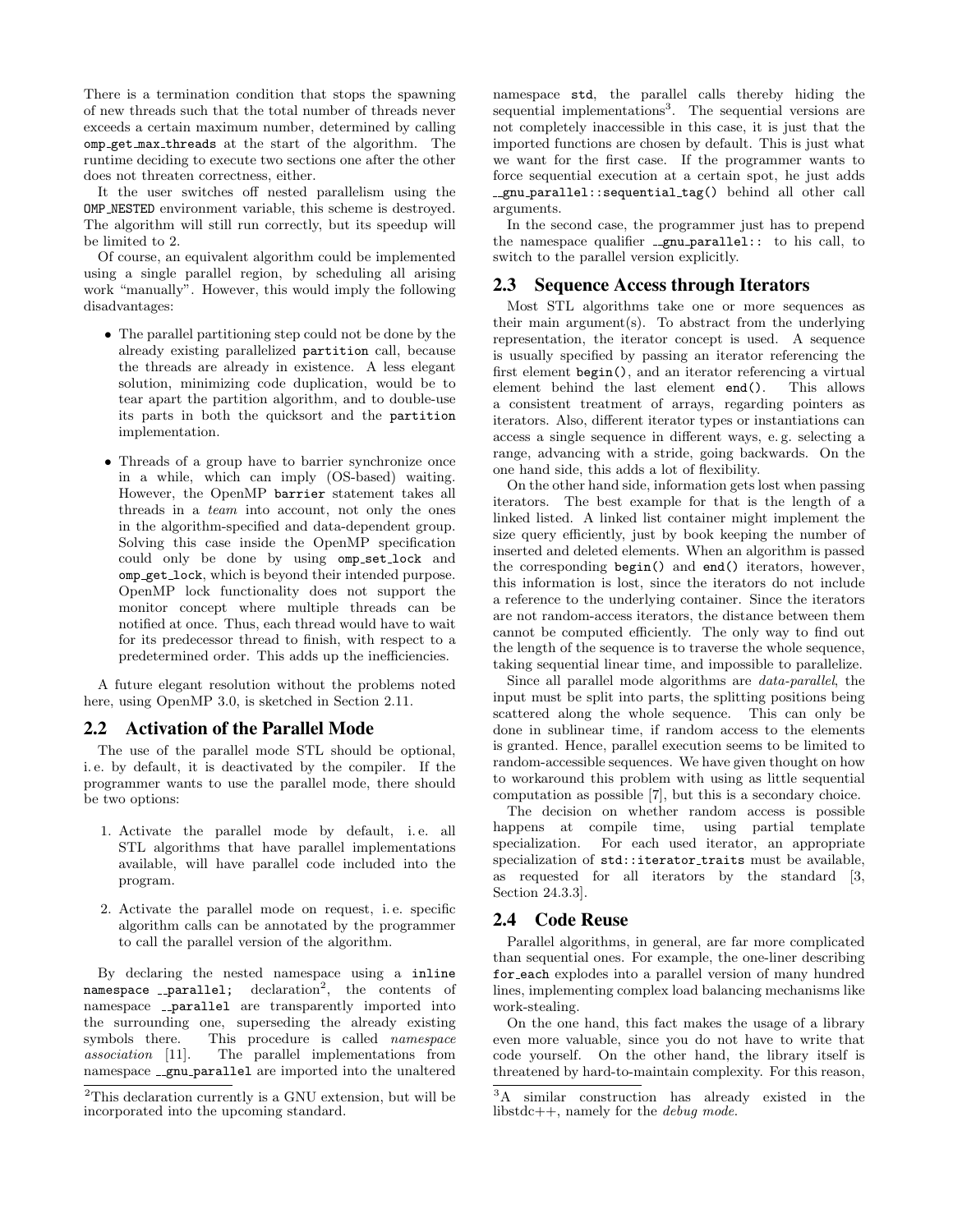

Figure 2: Code reuse inside the parallel mode.

the library programmers must make efforts to keep the code as maintainable as possible, without diminishing benefits. Two important aspects in that are fostering code reuse, and avoiding code duplication.

Code duplication is particularly tempting for the STL, since it contains many algorithm calls that act similarly. for each and (unary) transform, for example, only differ in the fact that the functor passed to transform is allowed (even supposed) to modify its input in-place. There are several other similar calls, basically all of them being "embarrassingly parallel", traversing one or two input sequences. One could write the code for for each, copy and paste it several times, and change some little details. This is feasible for the sequential versions, but unmaintainable for the parallel ones. A bug fix or an algorithmic improvement would have to be applied in many places, making the process extremely error-prone.

In particular the algorithmic portions, must be reused already by the library itself. For a family of algorithms, a most general version of the parallel algorithm is factored out, and subsequently called by all members of the family. The surplus arguments must be filled with dummies, e.g. noop-functors and dummy iterators. Similar action is taken for default functors. For example, the sequential implementation provides two completely independent implementations for both versions of accumulate, one having explicitly specified the addition functor, the other taking the default operator+ for the respective type. For the complex parallel version, the implicit version must be redirected to the explicit one by filling in an equivalent functor as soon as possible (see Figure 3), to avoid code duplication. We have to rely on the compiler's ability to inline simple operators, and to optimize away empty functions. Otherwise, the performance penalty will be considerable. Compiling without optimizations will therefore impede the parallel implementation to a greater extent than the sequential one.

# 2.5 Extensions to the Standard Library

There are some algorithms that are a sensible extensions of the standard library. One of them is the generalization of merge to accept multiple sequences, instead of only two. This is internally used for the mergesort implementation, therefore called multiway mergesort. Of course, multiple sequences can be merged together one after the other, but this is less efficient, not in asymptotic running time, but due to additional accesses to memory. So we pass on this functionality to the programmer under the name multiway merge.

Other functions are helpers for exploiting parallelism in higher levels. This includes the simple, but error-prone function for splitting a range into parts of about the same size (plus/minus 1). Much more complex is the routine for selecting the element of a certain global rank, from several sorted sequences. Both routines are used intensively by the parallel mode internals: it is only natural to make them accessible to the programmer. One approach would be to document the calls in  $\Box$ gnu parallel, and attempt to then standardize most-used functionality in namespace std for some future version of C++.

# 2.6 Sequential Performance

Since parallelization is about performance, the question arises whether the existing sequential algorithms are sufficiently optimized. An asymptotic penalty in running time is accepted for integer sorting, since the STL provides only comparison-based sorting, taking  $\mathcal{O}(n \log n)$  time. Specialized integer sorting algorithms take only  $\mathcal{O}(n)$  time for this task. We could specialize the sort routine for all kinds of integer elements, to support at least ascending and descending order. However, the library user usually wants to sort a more complex object including an integer key. Thus, the interface would have to be changed quite radically. Not a comparison functor would have to be passed, but a functor extracting the key from the element. This could lead to a syntax similar to the upcoming hash maps.

# 2.7 Algorithm Variants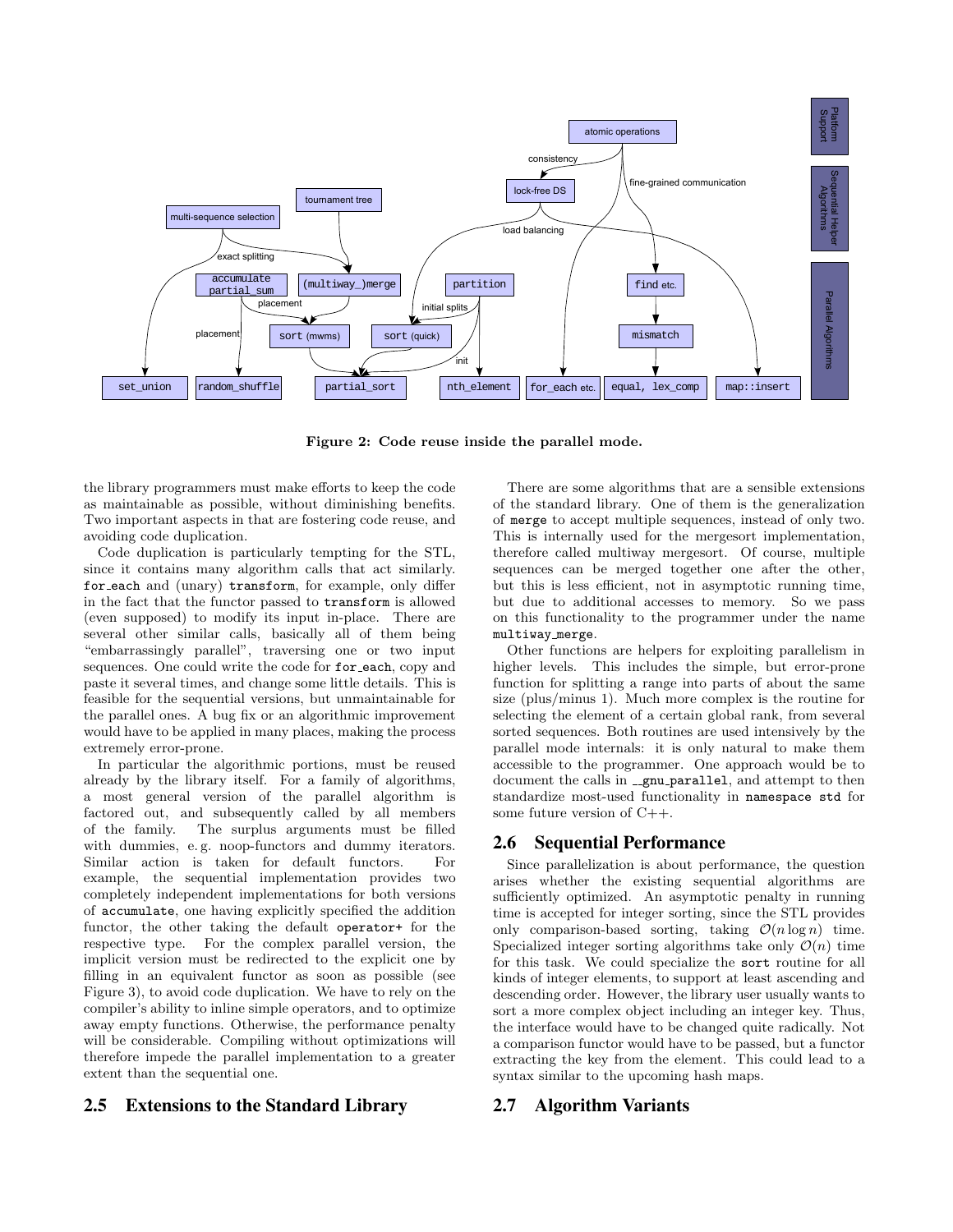```
#include <vector>
# include < algorithm >
int main () {
  std :: vector < int > vi (100000000);
  std::sort(vi.begin(), vi.end() TAG); return 0;}
sort ( begin , end )
 sort (begin, end, comp=std::less<int>())
  parallel_sort ( begin , end , comp , stable = false )
   1. parallel_sort_mwms (... , stable );
   2. parallel_sort_qs (...);
   3. parallel_sort_qsb (...);
    respective OpenMP - parallelized code
```
Figure 3: Minimal sorting example, and call stack for "runtime variant choice", i.e.  $TAG =$ "" with the three possible runtime outcomes.

For some functions, the parallel mode offers multiple algorithmic variants, in order to allow best execution speed in a variety of circumstances. Particularly sophisticated are the three variants for sorting. This may sound like a lot, but note that the sequential implementation of stable sort also has two completely independent versions.

The parallel mode features two kinds of parallel quicksort, unbalanced and balanced, as well as a the multiway mergesort. The quicksort variants work completely in place, and are quite small in executable size (see Table 1). On the downside, they do not support stable sort, and they require nested parallel regions.

Multiway mergesort provides stability, and does not use nested parallelism. However, it requires a temporary copy of the data. Experiments show that it scales better down in terms of running time, i. e. for small inputs.

While mergesort can give stronger theoretical guarantees on the running time, the quicksort variants may not scale at all in the unlikely theoretical worst case. In practice, the balanced variant can better handle the case of cores being unexpectedly unavailable because of other processes.

#### 2.8 Code and Binary Size, Compilation Time

Generic programming trades off executable size for optimal adaptation to and integration of the specified data type, resulting in best performance. Instantiating an algorithm for each data type separately allows high-level programming without any run-time overhead, which would be implied by the use of virtual functions or similar runtime decision-making. The increase in executable size that comes with generic programming is considered an acceptable trade off. If code size is the most important factor for a particular use-case, you can still derive all used data types from a base class with virtualized functions and instantiate the algorithm for the base class.

For the parallel mode implementation in particular, the algorithms are more complex and multiplied by variants, and thus the problem gets more important. As a result, the code size for the algorithms can grow up to a factor of 4 compared to the sequential code. This is shown in Table 1, for the program in Figure 3:

For TAG, the corresponding tags are inserted, in order to choose the algorithm variant. The code was compiled using the options -O3 -g0 -fopenmp -D GLIBCXX PARALLEL -DNDEBUG with a prerelease version of GCC 4.3, running on

| Algorithm Variant $(s)$                 | Size   | Time |
|-----------------------------------------|--------|------|
| Sequential                              | 15479  | 0.74 |
| Quicksort                               | 22387  | 1.49 |
| <b>Balanced Quicksort</b>               | 26989  | 1.84 |
| Multiway-Mergesort Sampling             | 36 002 | 3.49 |
| Default                                 | 41229  | 4.68 |
| (Multiway-Mergesort Exact)              |        |      |
| Multiway-Mergesort Exact                | 41237  | 4.78 |
| Multiway-Mergesort                      | 46 003 | 5.48 |
| (splitting choice at run-time)          |        |      |
| All Parallel Variants (run-time choice) | 61543  | 6.50 |

Table 1: Executable sizes (in bytes) and compilation time (in seconds) for different algorithms variants.

a x86<sub>-64</sub> machine.

The compilation time also differs, it approximately scales with the size of the resulting executable. This is mostly due to the optimization passes, not the parsing, as can be seen by comparing the timings for the debug mode.

As a conclusion from these measurements, it can be stated that including all variants of an algorithm for a run-time choice is best avoided. Instead, the programmer should be able to choose a specific algorithm variant at compile time, and the default should include only the parallel algorithm forming the best choice.

## 2.9 C++ Standard Compliance

Strict 100% compliance to the C++ standard makes parallelization virtually impossible. This is because the standard was designed for serial use, without having parallel processing in mind at all.

The algorithm descriptions often do not specify only a input/output relation, but instead provides code examples for which the operation is "equivalent." This implies the order in which the elements are processed (say in for\_each), and thus ultimately forbids parallelization.

#### *2.9.1 Functors*

The library calls take many kinds of encapsulated user code as arguments.

- Explicit functors to process/transform an element, making up the main functionality of the algorithm. The functor object might contain "state" information. Examples: functors for for each
- Implicit methods and functions, inherent to the value type. Examples: Overloaded (converting) constructors and assignment operators
- Implicit methods and functions, inherent to the iterator type. Examples: Increment operator (operator++), dereference operator (operator\*), difference operator (operator-), default constructor
- Stateful helper functions. Example: random number generator for random shuffle.
- (Hopefully) stateless helper functions. Example: Comparison functors, e. g. used by sort.

All of this user code might be able to interact with the environment in an non-thread-safe way through side effects.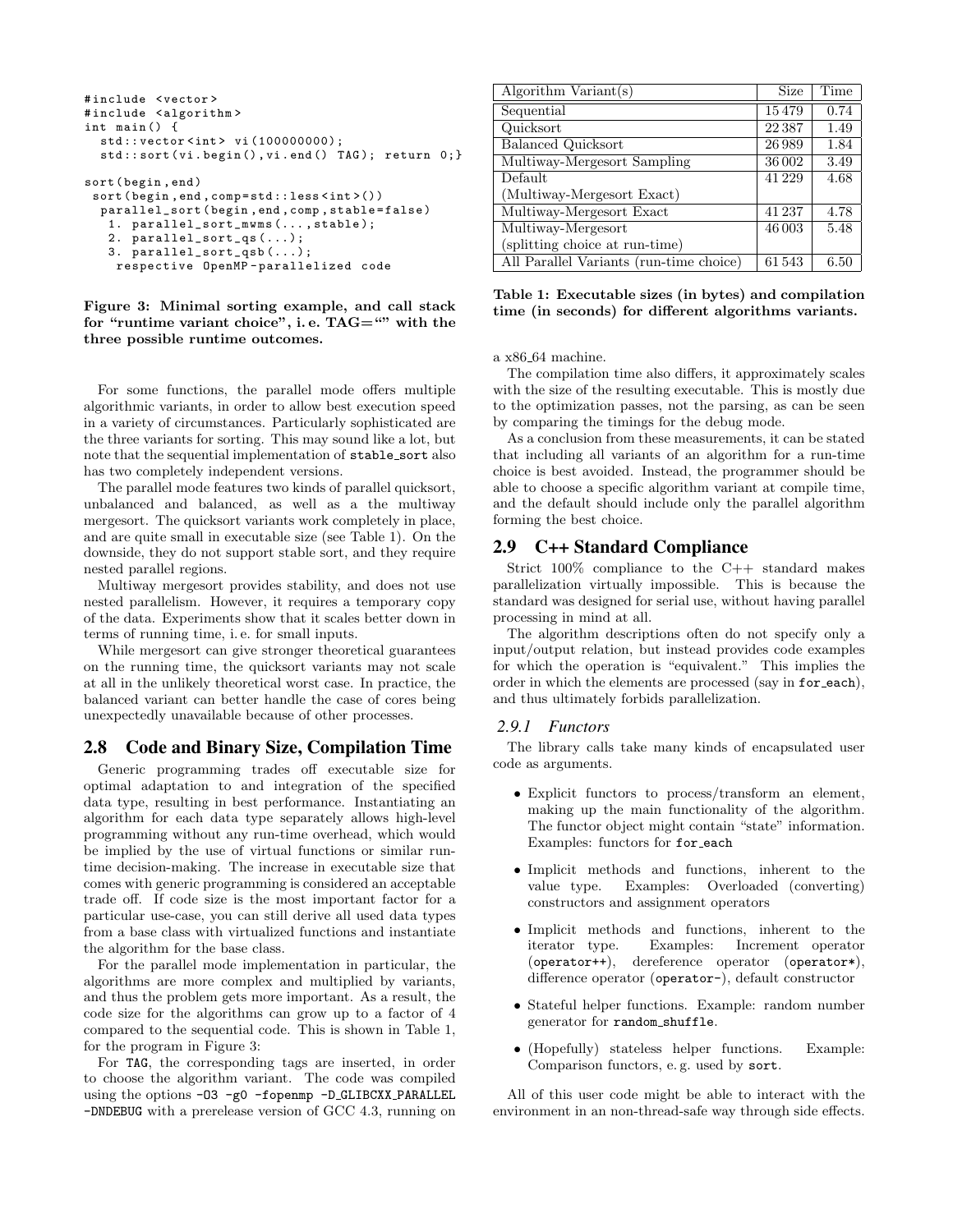These are most legitimate for the first class of functors. However, for some routines, the standard states that they "shall not have any side effects", namely transform [3, Section 25.2.3] and the numerical algorithms accumulate, inner\_product, partial\_sum, and adjacent\_difference.

For the other classes, they usually imply a bad programming style, or an abuse of functionality.

The extensive code re-use, justified in Section 2.4, yields another detail problem. Functors have to be passed to subroutines (analogous to the call stack in Figure 3), and the question arises whether this should by done by value or by reference. The common prototypes of the algorithm calls take the functors by value. This prohibits returning any "state" to the caller, which is good news. To avoid copying the same thing multiple times, one should pass on references to subroutines.

Another hitch stemming from the more complex parallel algorithms is the use of user data types with unfortunate properties. For example, many algorithms have to copy elements from the input to some temporary storage. Unfortunately, the library may not assume that the given data type is default-constructable, so the temporary storage cannot be easily allocated. The algorithms never produce "new" elements, so we can always circumvent this problem. One option is to use pointers to the existing elements, the other is to reserve raw memory and to construct the element using placement new, calling the copy constructor. In the latter case, you have to be extremely careful in order not to construct multiple objects in the same place without calling the destructor for the former ones.

Determining the return type of a functor is a persistent, but minor problem. The most elegant way for the programmer to declare a functor, is to (indirectly) derive from a standard base class like unary function or binary function. These base classes take the argument type and the return type as template parameters, so they can be read out from the type members (first)\_argument\_type, second\_argument\_type, and result type. However, it is more realistic not to rely on the types being defined appropriately. For the return type, there is an alternative, namely applying the typeof keyword to a "fake" function call. This function call is in fact never executed, but just serves to find out the return type: typedef typeof(functor(input)) return\_type;. The return type is needed for inner product, where the type of the intermediate values (after multiplying) need not coincide with the return type. Example:

```
struct A;
bool operator * () (const A& a1, const A& a2)
  { ... }
void foo () {
  A* S1 = new A[100], * S2 = new A[100];
  double c =
    std::inner\_product(a, a+100, b, 0U);}
```
The return type bool of operator\* is needed in order to pass on a regular functor to the "embarrassingly parallel" infrastructure, instead of just using the + and \* operators.

#### *2.9.2 Exception Safety*

Two things that avoid each other like the plague are parallelism and exceptions. There is no theoretical reason for this, rather a lack of well-specified behavior in existing C++ implementations.

The problem surfaces when a routine in a thread throws an exception which is not caught inside the thread and propagates up the stack.

When the parallelization is done explicitly, this situation can be avoided by carefully specifying throw and catch regions within each thread of parallel execution such that an exception never leaves the originating thread. The consequences to program execution can be then be handled by checking for error conditions, e. g. forcing the other threads to terminate, or somehow sensibly resuming execution.<sup>4</sup>

For a library which takes functors, such a specific solution is not applicable, and the search for a more robust solution is an area of active research. Some general restrictions should apply, as follows. First, the algorithms themselves should not throw any exceptions. This is easy to achieve since "wrong" input is not possible, in most cases. Although some algorithms rely on the given input sequences being sorted. However, even the sequential versions don not check for this precondition, and as a result may deliver wrong results, not terminate, or crash the whole program. For all algorithms taking a comparison functor, inconsistent return values (failing to be a strict weak ordering) can lead to undefined behavior, just as in the sequential case.

Second, exceptions have to be expected only from userdefined code, as listed in Section 2.9.1. But left as an open issue is the problem of a sensible reaction to an exception being thrown. Rethrowing the exception after the clean termination of the algorithm is a reasonable choice, as is stopping all involved threads as soon as possible. If more than one thread throws<sup>5</sup> before the execution can be stopped, one of the exceptions would have to be resolved before the other. But which? Unfortunately, the current  $C++$  standard does not allow this kind of reaction [15] as two active exceptions leads to a call of std::terminate. A catch clause can either specify an exception type to catch, or catch all exceptions, as marked by an ellipsis  $(\ldots)$ . In the first case, the type of the exception is known, so it could be rethrown. In the second case, the exception object is unknown and one can only attempt to deduce it via nested try blocks containing rethrows. Sadly, the set of all exceptions to expect are not known to the library. Throwing some general exception in place of the original one would be an work-around<sup>6</sup>.

The best way to handle this would be to extend OpenMP with definite exception handling semantics. As it stands, throwing exceptions over parallel region boundaries is explicitly specified as forbidden.

Little has been published about solving this problem. One paper [8] only considers terminating the program in a standard-compliant way, not giving any thoughts to resuming it sensibly. To our knowledge, the only proposal for handling exceptions in the context of OpenMP is a paper

<sup>4</sup>This is an area that is not detailed in the current  $C++$  standard, and still under development in  $C++0x$ : some C++ implementations allow a "per-thread" exception handler, and others do not. Lack of portability has hampered experimentation in this area.

<sup>5</sup>This is particularly likely to happen for out-of-memoryrelated exceptions.

<sup>6</sup>A proposal for the upcoming standard could come to the aid of all this, see Section 2.10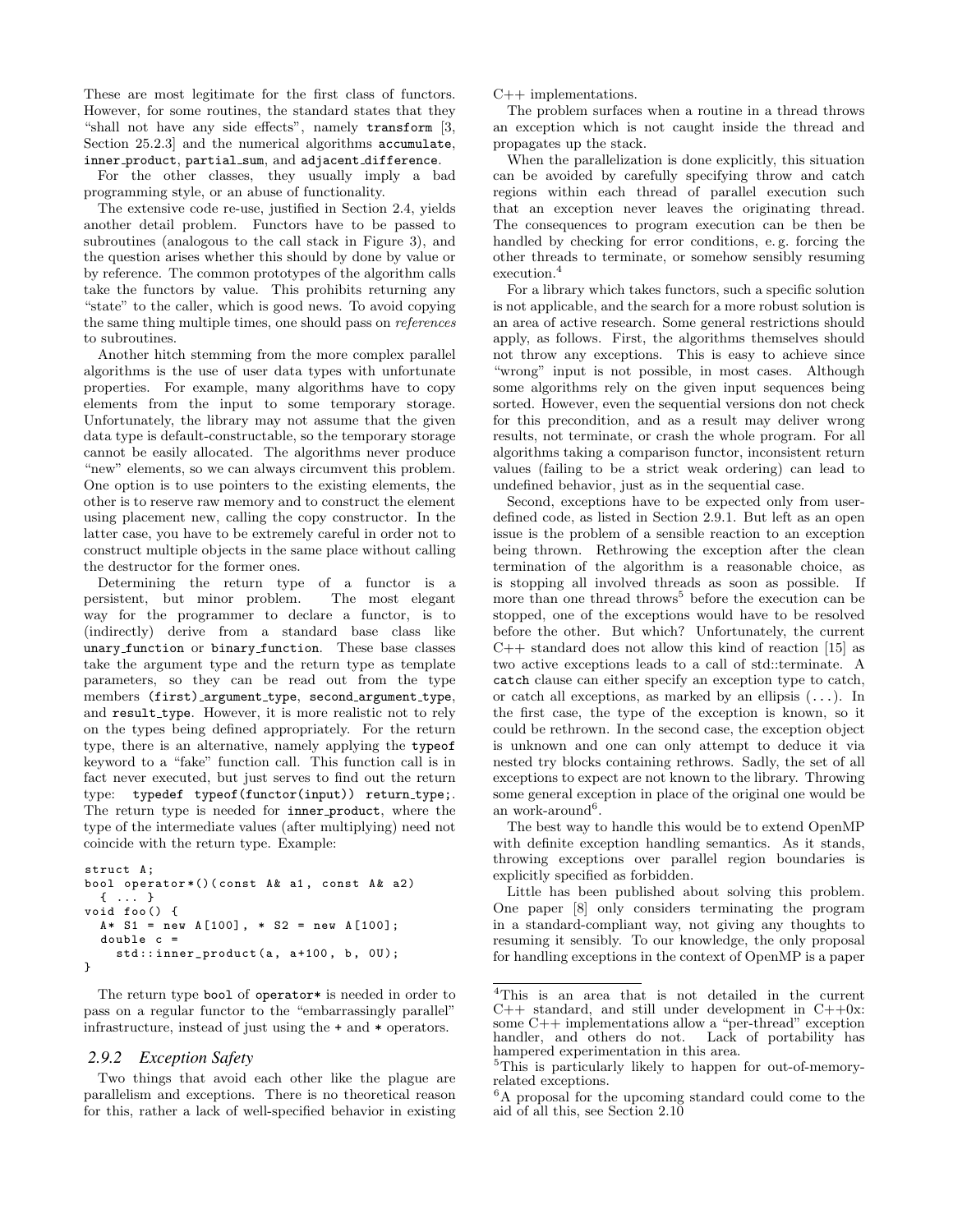proposing integration of OpenMP into Java [9, Section 4.3]. Their suggestion is that after the occurrence of an exception, the threads should terminate as soon as possible. To achieve this, the catching thread sets a cancellation flag, which is read out by the other threads at certain cancellation points, namely barrier, critical, parallel, and all OpenMP work-sharing directives. A similar approach for C++ could lead to more effective exception handling in the parallel mode.

## *2.9.3 Tag Parameters*

In order to allow compile time algorithm choices such as forcing sequential execution, the function prototypes must be augmented by additional "tag" parameters. This makes some of the standard compliance tests fail because of the augmented method signature. For user code, this should not make any difference, since all standard-compliant calls will still succeed.

#### *2.9.4 Conclusion on Standard Compliance*

So far, the libstdc++ parallel mode works with "reasonably" programmed code. This includes assumptions as side-effect-safe and exception-free functors passed to the parallelized algorithms.

Others are inherent to parallel computing, like sideeffect issues and exceptions. Those could be mitigated by providing thread-safe containers, as provided by the Intel Threading Building Blocks [1].

## 2.10 Benefits from Upcoming C++ Standard

The upcoming next version of the C++ standard will provide functionality that comes in particularly handy for the parallel mode.

The easy availability and standardization of threadlocal storage could simplify the parallel mode code. The introduction of powerful atomic operations will reduce the amount of compiler-specific calls. A proposal [5] on how to carry exceptions between threads has been posted recently. By calling rethrow exception, an exception originally thrown in another thread, can be "repeated" in the current thread. This would allow exception handling in the parallel mode in an explicit way, i. e. the algorithms would catch all user-induced exceptions, terminate properly, and rethrow the exception after the parallel region.

Concepts and static assertions simplify checking for preconditions, e. g. an iterator being random-accessible. Lambda functions allow for more elegant definition of functors, thereby making the usage of STL algorithms easier and more intuitive. The auto feature will provide an elegant, minimal, and complete solution for the return type issue.

So-called *rvalue references* allow to avoid unnecessary copying of (potentially complex) objects. Instead, they can be "moved" explicitly, implying that the data must not be accessed in the original location any longer. By providing a specific move constructor, the programmer can thereby make moving much more efficient than the combination of copy construction/assignment and deletion. This helps the STL algorithms in general, because many of them actually only move data, e. g. sort and random shuffle. The parallel mode benefits because copying data loads the memory connection, a common bottleneck for parallel speedup.

# 2.11 Benefits from Upcoming OpenMP

Although the OpenMP standard version 3.0 is not yet final, some of the proposed innovations by the draft look promising.

The standard draft specifies the parallel for loop to work on C++ random access iterators in addition to integer loop variables. This supplements the for-each functionality. One drawback is that no scheduling is required that provides a worst-case guarantee on running time.

A major addition is the task construct, which allows (recursive) asynchronous processing of code blocks, scheduled by the OpenMP runtime. This could greatly simplify the code for recursive routines like the quicksort variants, and avoid the nested parallelism drawback. The use of the platform-specific yield call could also be made obsolete by this construct. The yield call proposes to the OS to give control to some other thread, and is usually called when out of work, in order to avoid other threads to wait unnecessarily long. It is mostly needed when there are more threads scheduled than cores (currently) available. A publication actually proposed to include an equivalent directive into OpenMP [16]. In the OpenMP 3.0 draft, nothing new is said about exception handling.

#### 2.12 Testing

Rigorous testing of the libstdc++ parallel mode would cover many aspects in an in-depth manner: rigorous correctness, conformance to C++ standards, performance of executables, compilation time and binary size to name a few.

Testing procedures to date have concentrated on conformance and performance.

For conformance to ISO  $C++$  specifications, the test suite  $accompanying$  the libst $dc++$  is used. This test suite is comprised of over three thousand individual test cases, and is run twice: once for sequential code and again for parallel code. Over 99% of the tests succeed in parallel mode, with failures explained by Section 2.9.3.

Coverage could be improved. The functional and conformance checks are often limited to very simple, handwritten examples covering only specific inputs. This is not sufficient for the parallel implementation, since many of its subroutines have fallbacks for very small inputs, e. g. a sequence length smaller than the desired thread number.

Larger inputs could be generated on the fly, and the results compared to the sequential runs to assess correctness.

The confidence in the correctness of the algorithms are based on the test program available from the original MCSTL, so far. Integrating this program as a whole into the libstdc++ test suite is difficult because of the quite different paradigms used.

#### 2.13 Performance Aspects

To what extent should an implementation of a general purpose standard library should aim for best execution speed? On the one hand, such an implementation may be used by very many people, which makes optimization worthwhile. On the other hand, such a library must be very robust and general, which impedes finely-tuned optimization. By definition, hand-written code can always be as least as good as a library because nobody keeps you from doing the same thing as the library does. However, the genericity is gone, and thus it will be too much of an effort to optimize all algorithm instantiations of a program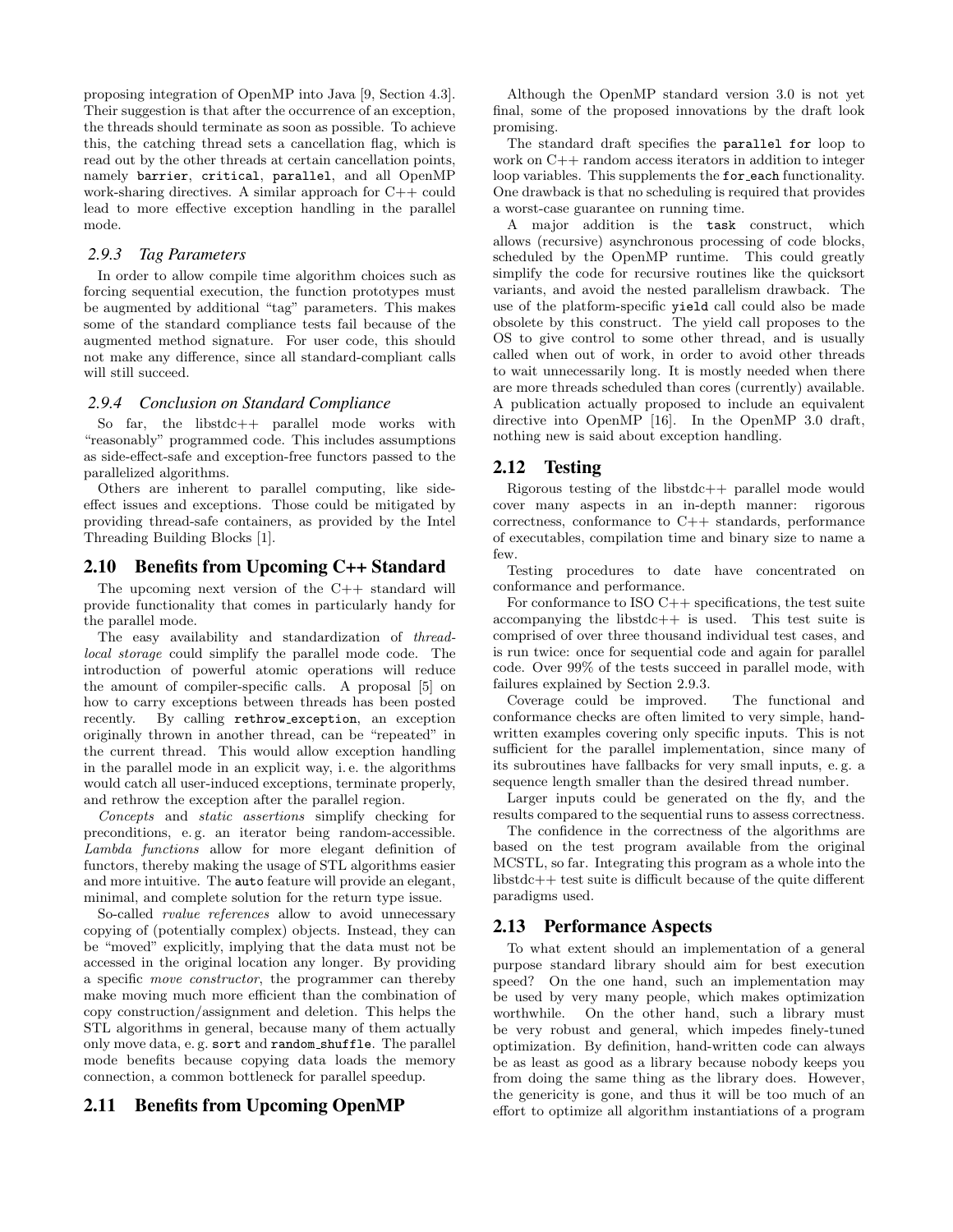to this extent. Such solutions tend to be fragile, and require constant maintenance.

The STL implementations are mostly asymptotically efficient, losing only a constant factor to an optimized version. Things are different for parallelization. Under the reasonable assumption that the number of cores in a computer will continue to increase, a sequential implementation of the STL will lose a growing factor compared to the parallelized one. This is what makes parallelized solutions so essential.

In terms of a widely-available highly-used algorithm and data structures library, there is actually not much competition to the STL. LEDA [10] covers much more functionality, but lags behind the development of C++, and as a result does not fully exploit its generic programming capabilities. In addition, an excessive usage of virtual functions leads to bad performance for many cases. A very nice example for a library that pulls out all the stops of C++, is the Computational Geometry Algorithms Library (CGAL) [6]. However, it is limited to geometry and internally re-uses much of the STL. The Boost libraries try to extend the standard library with additional functionality, and many are prospected for inclusion into upcoming versions of the standard.

# 2.14 Heuristics, Tuning

Even if parallel code is included into the executable, this does not mean that the algorithm is always executed in parallel. Heuristic considerations might cause a fallback to the sequential version at runtime, the most obvious case being that there is only one processor core available. In addition, the input size and the data type are taken into account when deciding whether a function call should be executed in parallel. Many of the heuristics and thresholds can be configured at run-time.

Also, in several cases, tuning parameters allow to trade off granularity of load-balancing against synchronization overheads. Load-balancing work in a fine-grained way shows best worst-case performance, but can add too much synchronization overhead to be worthwhile.

#### 2.15 Interaction with Other Libraries

We have integrated the libst $dc++$  parallel mode with another library akin, namely the STXXL [4]. The STXXL provides functionality alike the STL with respect to external memory, i.e. data on hard disks. Since the library can load several parallel disks very efficiently, it is often actually compute-bound. Using the parallel mode for the internal memory operations results in significant speedups for various applications.

Another natural candidate for using the parallel mode would be CGAL.

#### 3. CONCLUSION AND FUTURE WORK

In this paper, we have presented the transparent integration of parallel algorithm implementations into the libstdc++. We have proposed solutions for most of the arisen issues, many of them already implemented or in the process of being implemented. For the others, we show starting points.

One of the hardest remaining problems is the decision of whether to switch to parallel execution or not. This is crucial for the resulting program performance in the worst case, since the parallelization overhead cancels out speedups for "to easy" problems, i. e. algorithm calls that have to little or too local data for communication of the data being worthwhile. By testing and profiling, the application programmer can discover break-even points and tuning parameters for a specific algorithm on a specific data type, a specific functors, and so on. However, this is tedious and does not lend to deployment on several platforms at the same time with the same code. As a result, developing methods for auto-tuning the algorithms are underway. Even with the noted deficiencies, the parallel mode user can already work at a higher level of abstraction and performance.

## 3.1 Acknowledgments

We would like to thank Ulrich Drepper, Paolo Carlini, Jakub Jelinek, and Wolfgang Bangerth for pointing out problems, and valuable discussion.

### 4. REFERENCES

- [1] Intel Threading Building Blocks website. http://osstbb.intel.com/.
- [2] Working draft, standard for programming language C++. http://www.open-std.org/JTC1/SC22/WG21/ docs/papers/2007/n2315.pdf.
- [3] *The C++ Standard (ISO 14882:2003)*. 2003.
- [4] R. Dementiev, L. Kettner, and P. Sanders. Stxxl: standard template library for XXL data sets. Software: Practice and Experience, August 2007.
- [5] Peter Dimov. Language support for transporting exceptions between threads. http://www.open-std. org/jtc1/sc22/wg21/docs/papers/2007/n2179.html.
- [6] Andreas Fabri, Geert-Jan Giezeman, Lutz Kettner, Stefan Schirra, and Sven Schönherr. On the design of CGAL, the computational geometry algorithms library. Technical Report TR 291, ETH Zürich, 1998.
- [7] Leonor Frias and Johannes Singler. Single-pass list partitioning. In International Workshop on Multi-Core Computing Systems (MuCoCoS) 2008.
- [8] Shi-Jung Kao. Managing C++ OpenMP code and its exception handling. In WOMPAT, pages 227–243, 2002.
- [9] Michael Klemm, Ronald Veldema, Matthias Bezold, and Michael Philippsen. A proposal for OpenMP for Java. In IWOMP, 2006.
- [10] Kurt Mehlhorn and Stefan Näher.  $LEDA A$  platform for combinatorial and geometric computing. Cambridge University Press, 1999.
- [11] Jason Merrill. Standard proposal for namespace association. http://www.open-std.org/jtc1/sc22/ wg21/docs/papers/2008/n2535.htm.
- [12] OpenMP Architecture Review Board. OpenMP Application Program Interface, Version 2.5, May 2005.
- [13] P. J. Plauger, Alexander A. Stepanov, Meng Lee, and David R. Musser. The  $C++ Standard$  Template Library. Prentice-Hall, 2000.
- [14] Johannes Singler, Peter Sanders, and Felix Putze. The Multi-Core Standard Template Library. In Euro-Par 2007 Parallel Processing.
- [15] Michael Süß. Exceptions and OpenMP an experiment with current compilers. http://www.thinkingparallel.com/2007/03/02/